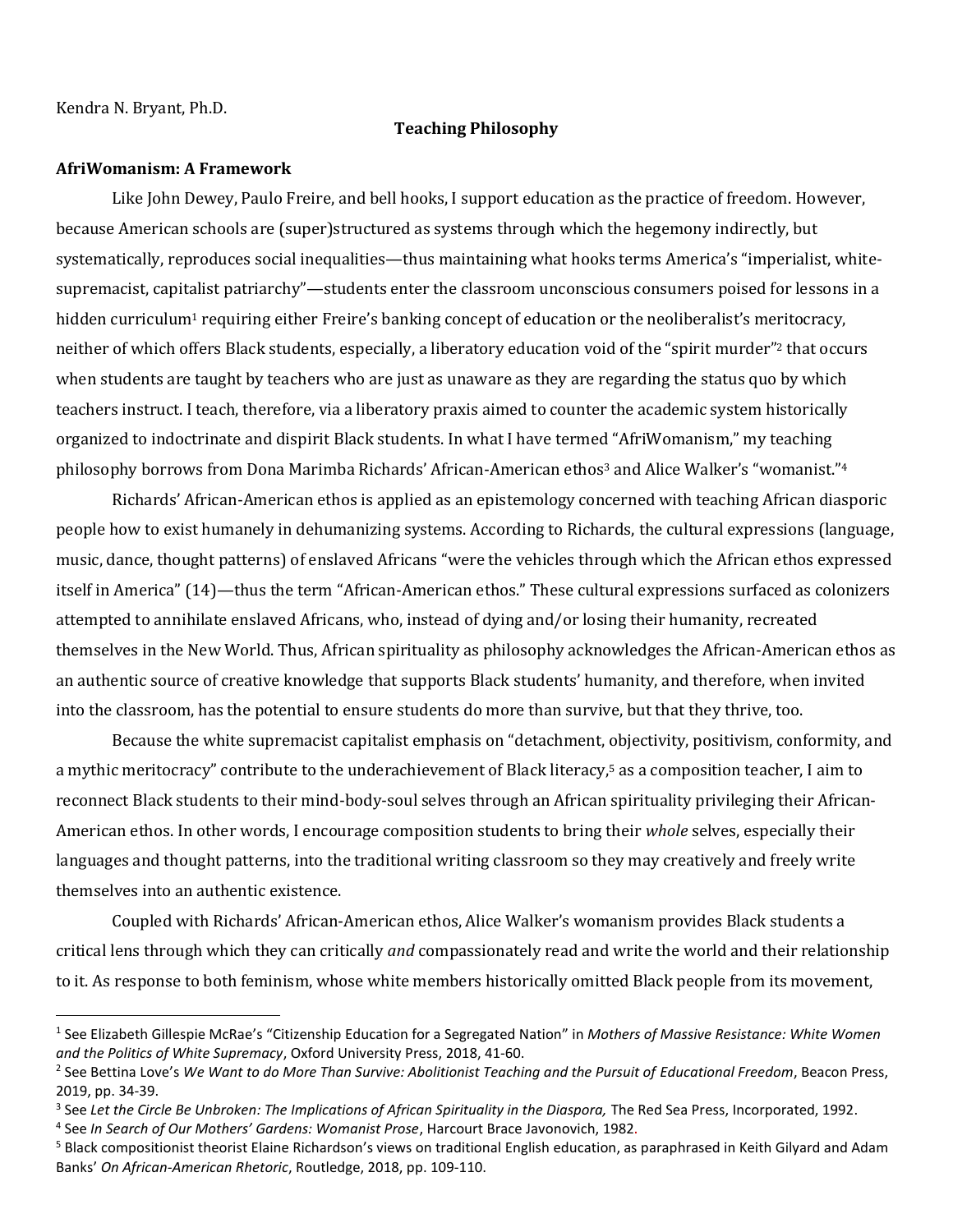and Black feminism, whose attachments to respectability politics<sup>6</sup> marginalized non-Christians and lesbians, Walker's womanism is a philosophy defined in four parts that invites students to acknowledge and contemplate the intersections of race, class, and gender as well as sexuality, age, and religion/spirituality of *all* people. A womanist, defines Walker, is "[c]omitted to survival and wholeness of entire people, male *and* female. Not a separatist . . . Traditionally universalist . . . *Loves* the Spirit. . . . Loves herself" (p. xi-xii). With that said, Walker's womanism not only provides students a critical lens through which they consider intersectionality, but it also insists on a queered reading curriculum<sup>7</sup> that decenters white heteronormativity—or *activity*—such as the patriarchal ways by which English is often instructed. In other words, womanism as a queered reading and writing approach privileges marginalized ways of knowing.

Walker's womanism and Dona Marimba Richards' African-American ethos, therefore, is an AfriWomanist teaching philosophy, a liberatory theory, that counters America's "imperialist, white-supremacist, capitalist patriarchy" by exercising a course praxis that reflects an *active* democracy wherein its student populace reads and writes themselves into a liberatory existence. Although America has yet to realize its democratic promise since separating from the British 244 years ago, my teaching aims to make that promise more possible through America's school children—our future stewards.

## **Mindfulness Writing<sup>8</sup> as Contemplative Practice: A Pedagogy**

As a composition professor, I rely on mindfulness exercises, like freewriting, as contemplative practices so expressed in the works of Peter Elbow, Mary Rose O'Reilley, Natalie Goldberg, Parker Palmer, and Thich Nhat Hanh. <sup>9</sup> Mindful writing activities are contemplative practices that support the AfriWomanist theory intended to give Black composition students a liberatory education. Mindfulness practices situate students and teacher in the present moment—free of judgments, free of preconceived ideas and structures, free of constraints, free of the "monkey mind" that deters human beings from connecting to their mind-body-soul selves and that of others. In other words, mindfulness writing practices, such as free writing, journaling, and personal narrative writing (as brain"raining" activities) invite students into their most authentic, humane selves, uninhibited by external ideas intended to distract, decenter, and dehumanize them—most of which students receive from mainstream propaganda.

<sup>6</sup> "Respectability politics" was first articulated in 1993, by Evelyn Brooks Higginbotham in her book *Righteous Discontent: The Women's Movement in the Black Baptist Church, 1880–1920*, to address the taking off of one's culture to assume the attitudes and behaviors of a culture thought to be more acceptable and thus, promotive.

<sup>7</sup> See D. Britzman's D. "Is There a Queer Pedagogy? Or Stop Reading Straight." *Educational Theory, 45*, 1995, pp. 151-165. <sup>8</sup>Writing for and in the university composition classroom requires mindful reading and listening, although I may not mention or explicate those practices here. However, mindful reading practices, such as *lectio divina*, contribute to creating the contemplative writing classroom. Additionally, exercising a mindfulness classroom is not limited to reading and writing activities, but classroom interactions, too.

<sup>&</sup>lt;sup>9</sup> Although I advocate for an AfriWomanist pedagogy that centers Blackness, the theorists from whom I borrow my mindfulness practices are all white except for Thich Nhat Hanh. However, using white theorists do not center white voices, but perhaps speaks more to the dominant culture privileged to serve as experts publishing in the field.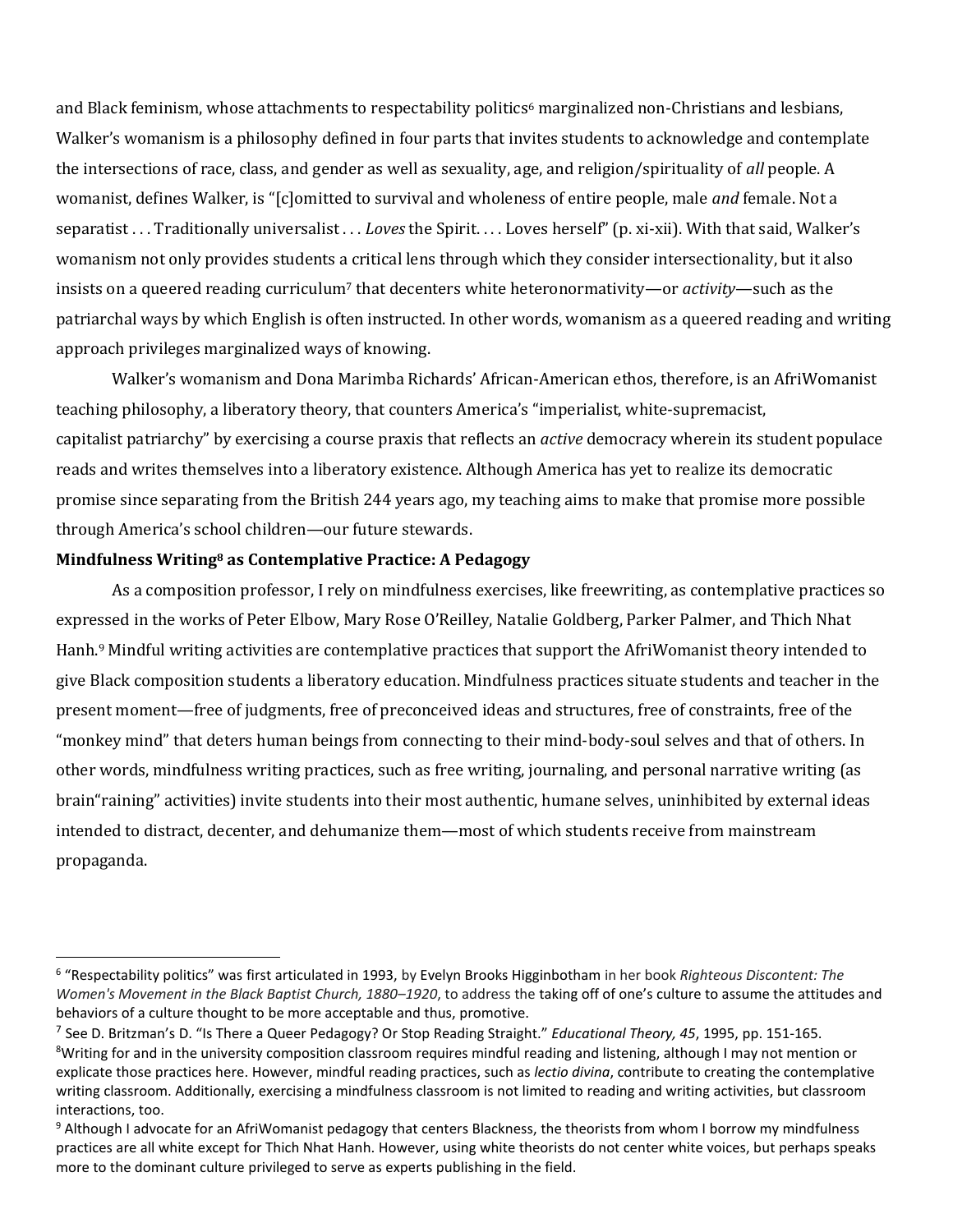According to Peter Elbow,<sup>10</sup> "Writing is, in fact, a transaction with words whereby you free yourself from what you presently think, feel, and perceive." However, says Audre Lorde, "I feel, therefore, I am free." <sup>11</sup> Considered together, if composition students are taught to practice mindful writing exercises just as the meditator practices mindful breathing, then students can *feel* their way through their *thoughts* and birth a *perception* of themselves *for*  themselves. To aid students in feeling and touching those feelings, however, understanding mindfulness writing as a practice stemming from a contemplative pedagogy is necessary.

A contemplative pedagogy is a process, style, strategy, or approach to instruction that *infuses* learning with the experience of present awareness, which is honed through the training of mindfulness meditation practice, like writing. It is a method of instruction intended to assist students, as well as their teachers, in awakening and opening their minds to new learning possibilities and more effective ways of being in the classroom. In other words, by way of mindfulness writing practices like freewriting, students can actively rid themselves of society's background noise that deters them from "thinking outside of the box" or makes them believe they are inferior when measured against a status quo meant to curtail their genius. Students' mindful writing practice, therefore, makes room for free—perhaps untapped—space for inquiry, creativity, self-reflection, and self-intimacy within the traditional learning environment, which, argues Lisa Delpit, is an environment that—although demands abolishment<sup>12</sup>—is a system in which Black students must learn to effectively operate.<sup>13</sup> As a composition teacher, however, I aim to offer Black students more than efficacy; they deserve humanity and freedom.

And so, an Afriwomanist philosophy, supported with mindful writing exercises as contemplative practice, enables Black students to "write themselves into existence." <sup>14</sup> If students can be free in their *own* voices, as well as be free (and feel brave and safe) in the present moment, then they will not only avoid writing traditional texts in what Ken Macrorie calls "Engfish,"<sup>15</sup> but such mindfulness practices will also help students to cultivate compassion, respect, community, understanding, and appreciation for *themselves* and others outside of the classroom. Conjuring such virtues, then, will also help to foster brave, trust-worthy, loving relationships, which is vital to sustaining *all* humanity.

<sup>&</sup>lt;sup>10</sup> Composition theorist noted for the 10-minute free write exercise. See Writing with Power: Techniques for Mastering the Writing *Process*, Oxford, 1981.

<sup>11</sup> See "Poetry Is Not a Luxury," in *Sister Outsider*, Crossing Press, 1984, p. 38.

<sup>12</sup> See Bettina Love's *We Want to do More Than Survive: Abolitionist Teaching and the Pursuit of Educational Freedom*, Beacon Press, 2019.

<sup>13</sup> According to Lisa Delpit's in her "The Silenced Dialogue: Power and Pedagogy in Educating Other People's Children" from *Harvard Educational Review*, 1988, pp. 280-297, students of color need instruction re: composition skills that will enable them to enter the culture in power, thus being able to contribute, at least, linguistically.

<sup>14</sup> Phrase borrowed from Robert Altobello's "Concentration and Contemplation: A Lesson in Learning to Learn," *Journal of Transformative Education*, 5.4, 2007, pp. 354-371.

<sup>&</sup>lt;sup>15</sup> In *Telling Writing* (1970), Ken Macrorie coined the term "Engfish" to mean the academic language or language that conceals rather than reveals a students' personal self.